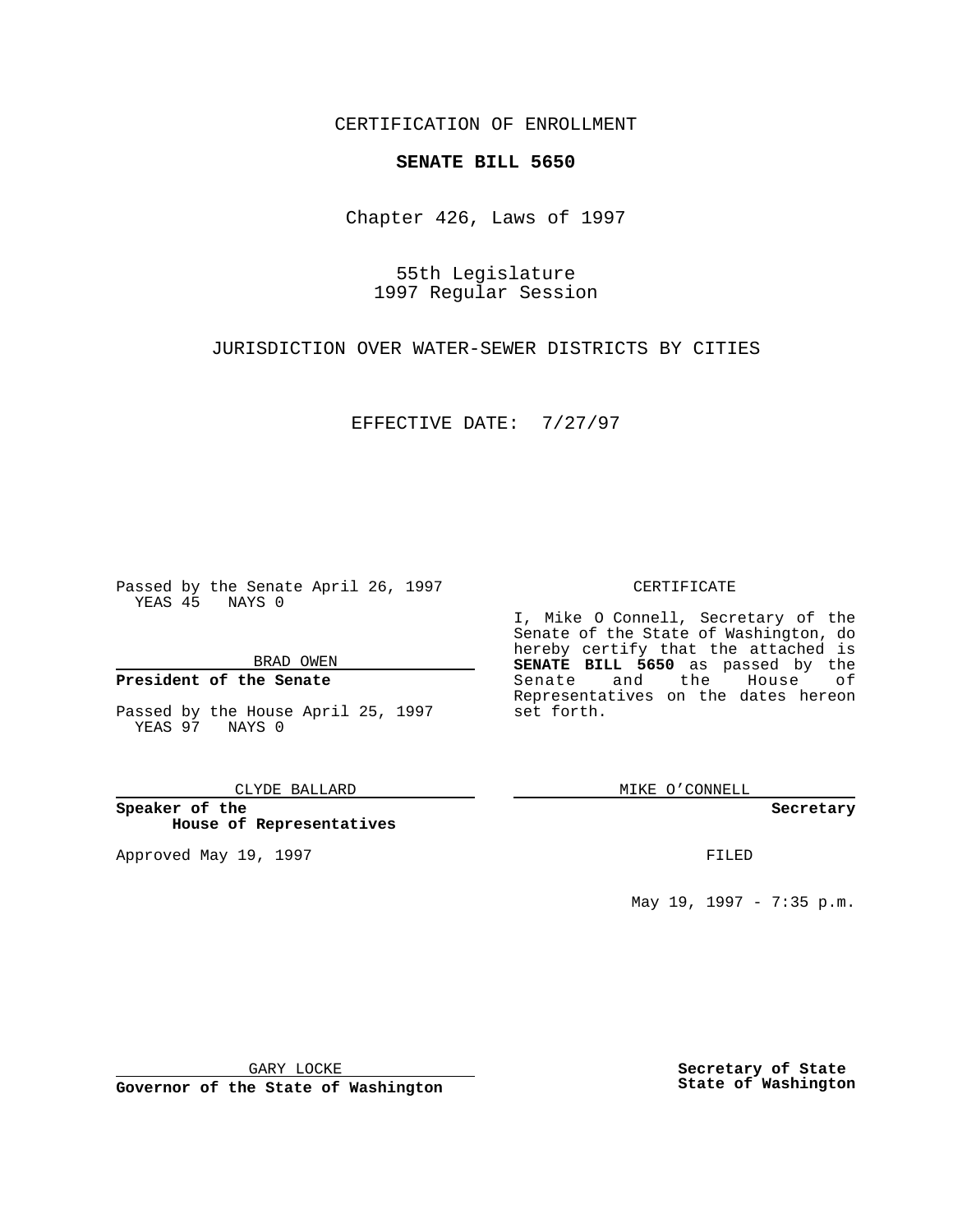## **SENATE BILL 5650** \_\_\_\_\_\_\_\_\_\_\_\_\_\_\_\_\_\_\_\_\_\_\_\_\_\_\_\_\_\_\_\_\_\_\_\_\_\_\_\_\_\_\_\_\_\_\_

\_\_\_\_\_\_\_\_\_\_\_\_\_\_\_\_\_\_\_\_\_\_\_\_\_\_\_\_\_\_\_\_\_\_\_\_\_\_\_\_\_\_\_\_\_\_\_

AS RECOMMENDED BY CONFERENCE COMMITTEE

Passed Legislature - 1997 Regular Session

**State of Washington 55th Legislature 1997 Regular Session**

**By** Senator McDonald

Read first time 02/05/97. Referred to Committee on Government Operations.

 AN ACT Relating to local government; amending RCW 35.13A.070 and 35.13A.080; adding a new section to chapter 35.13A RCW; and adding new sections to chapter 35.51 RCW.

BE IT ENACTED BY THE LEGISLATURE OF THE STATE OF WASHINGTON:

 NEW SECTION. **Sec. 1.** A new section is added to chapter 35.13A RCW to read as follows:

 The board of commissioners of a water-sewer district, with fewer than one hundred twenty customers on the effective date of this act, may by resolution declare that it is in the best interests of the district for a city, with a population greater than one hundred thousand on the effective date of this act, to assume jurisdiction of the district. None of the territory or assessed valuation of the district need be included within the corporate boundaries of the city. If the city legislative body agrees to assume jurisdiction of the district, the district and the city shall enter into a contract under RCW 35.13A.070, acceptable to both the district and the city, to carry out the assumption. The contract must provide for the transfer to the city of all real and personal property, franchises, rights, assets, taxes levied but not collected for the district for other than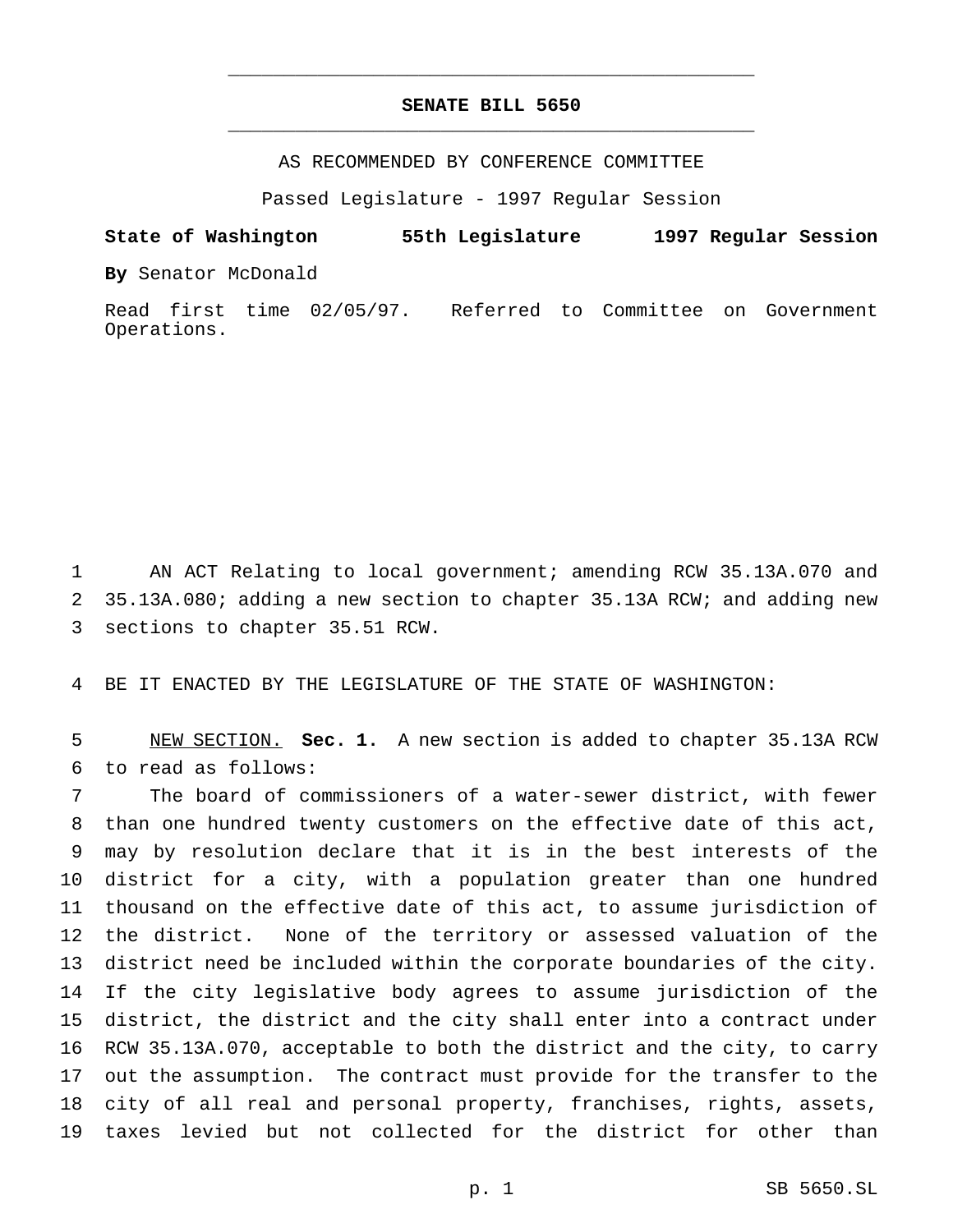indebtedness, water and sewer lines, and all other facilities and equipment of the district. The transfers are subject to all financial, statutory, or contractual obligations of the district for the security or performance of which the property may have been pledged. The city may manage, control, maintain, and operate the property, facilities, and equipment and fix and collect service and other charges from owners and occupants of properties so served by the city. However, the actions of the city are subject to any outstanding indebtedness, bonded or otherwise, of the district payable from taxes, assessments, or revenues of any kind or nature and to any other contractual obligations of the district, including but not limited to the contract entered into by the city and the district under RCW 35.13A.070.

 Under the contract, the city may assume the obligation of paying the district indebtedness and of levying and collecting or causing to be collected the district taxes, assessments, and utility rates and charges of any kind or nature to pay and secure the payment of the indebtedness, according to all terms, conditions, and covenants incident to the indebtedness. The city shall assume and perform all other outstanding contractual obligations of the district in accordance with all of their terms, conditions, and covenants. The assumption does not impair the obligation of any indebtedness or other contractual obligation entered into after the effective date of this act. Until the outstanding indebtedness of the district has been discharged, the territory of the district and the owners and occupants of property in it, continue to be liable for its and their proportionate share of the indebtedness, including outstanding assessments levied by a local improvement district or utility local improvement district within the water-sewer district. The city shall assume the obligation of paying the indebtedness, collecting the assessments and charges, and observing and performing the other district contractual obligations. The legislative body of the city shall act as the officers of the district for the purpose of certifying the amount of any property tax to be levied and collected in the district, and causing service and other charges and assessments to be collected from the property or owners or occupants of it, enforcing the collection, and performing all other acts necessary to insure performance of the district's contractual obligations.

 When the city assumes the obligation of paying the outstanding indebtedness, and if property taxes or assessments have been levied and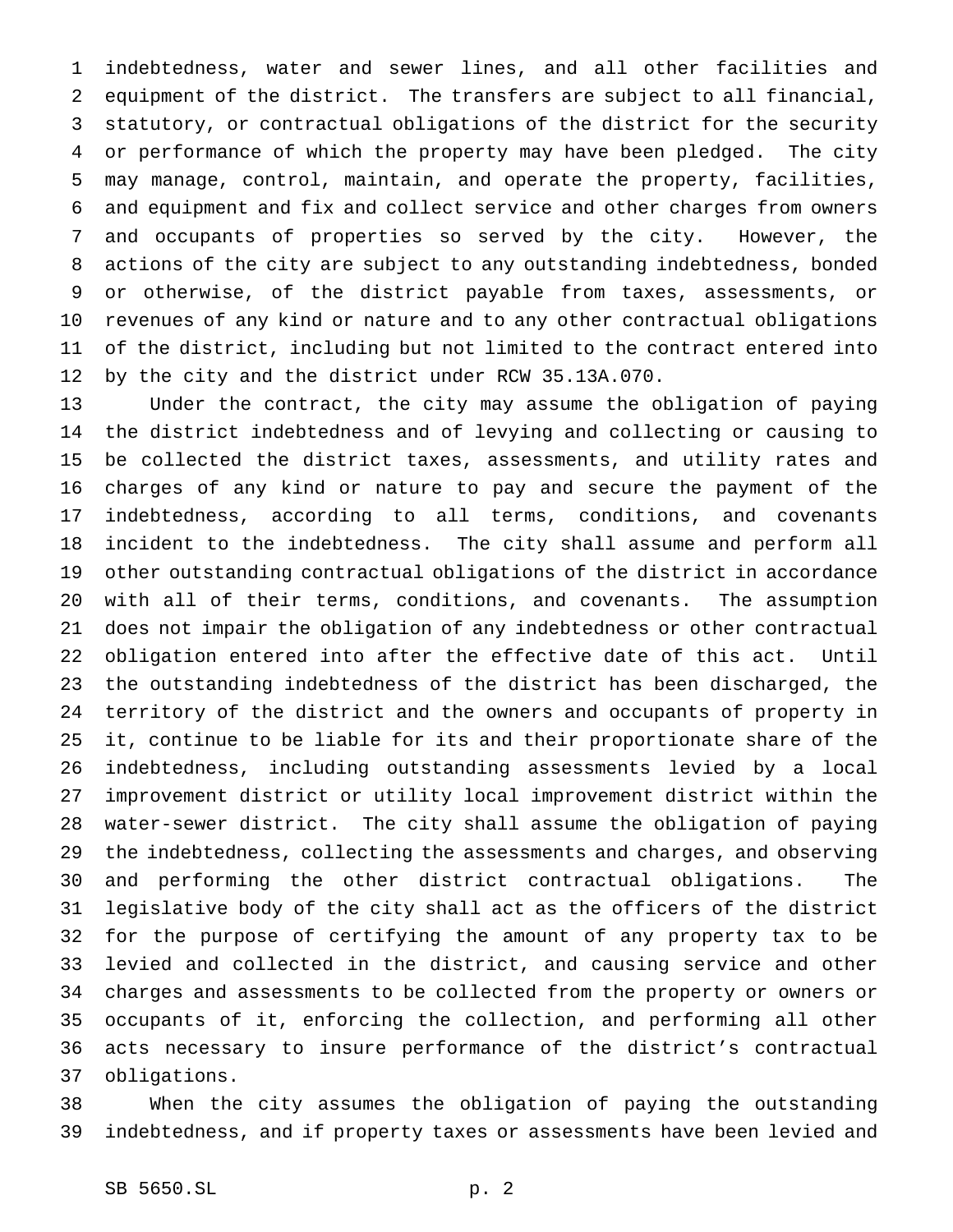service or other charges have accrued for that purpose but have not been collected by the district before the assumption, the taxes, assessments, and charges collected belong and must be paid to the city and used by the city so far as necessary for payment of indebtedness of the district that existed and was unpaid on the date the city elected to assume the indebtedness. Funds received by the city that have been collected for the purpose of paying bonded or other indebtedness of the district must be used for the purpose for which they were collected and for no other purpose. Outstanding indebtedness must be paid as provided in the bond covenants. The city shall use funds of the district on deposit with the county treasurer at the time of title transfer solely for the benefit of the utility, and shall not transfer them to or use them for the benefit of the city's general fund.

This section expires December 31, 1998.

 **Sec. 2.** RCW 35.13A.070 and 1971 ex.s. c 95 s 7 are each amended to read as follows:

 Notwithstanding any provision of this chapter to the contrary, one 18 or more cities and one or more ((water districts or sewer)) districts may, through their legislative authorities, authorize a contract with respect to the rights, powers, duties, and obligation of such cities, or districts with regard to the use and ownership of property, the providing of services, the maintenance and operation of facilities, allocation of cost, financing and construction of new facilities, application and use of assets, disposition of liabilities and debts, 25 the performance of contractual obligations, and any other matters arising out of the inclusion, in whole or in part, of the district or 27 districts within any city or cities, or the assumption by the city of 28 jurisdiction of a district under section 1 of this act. The contract may provide for the furnishing of services by any party thereto and the use of city or district facilities or real estate for such purpose, and may also provide for the time during which such district or districts 32 may continue to exercise any rights, privileges, powers, and functions provided by law for such district or districts as if the district or 34 districts or portions thereof were not included within a city or were not subject to an assumption of jurisdiction under section 1 of this 36 act, including but not by way of limitation, the right to promulgate rules and regulations, to levy and collect special assessments, rates, 38 charges, service charges, and connection fees, ((and)) to adopt and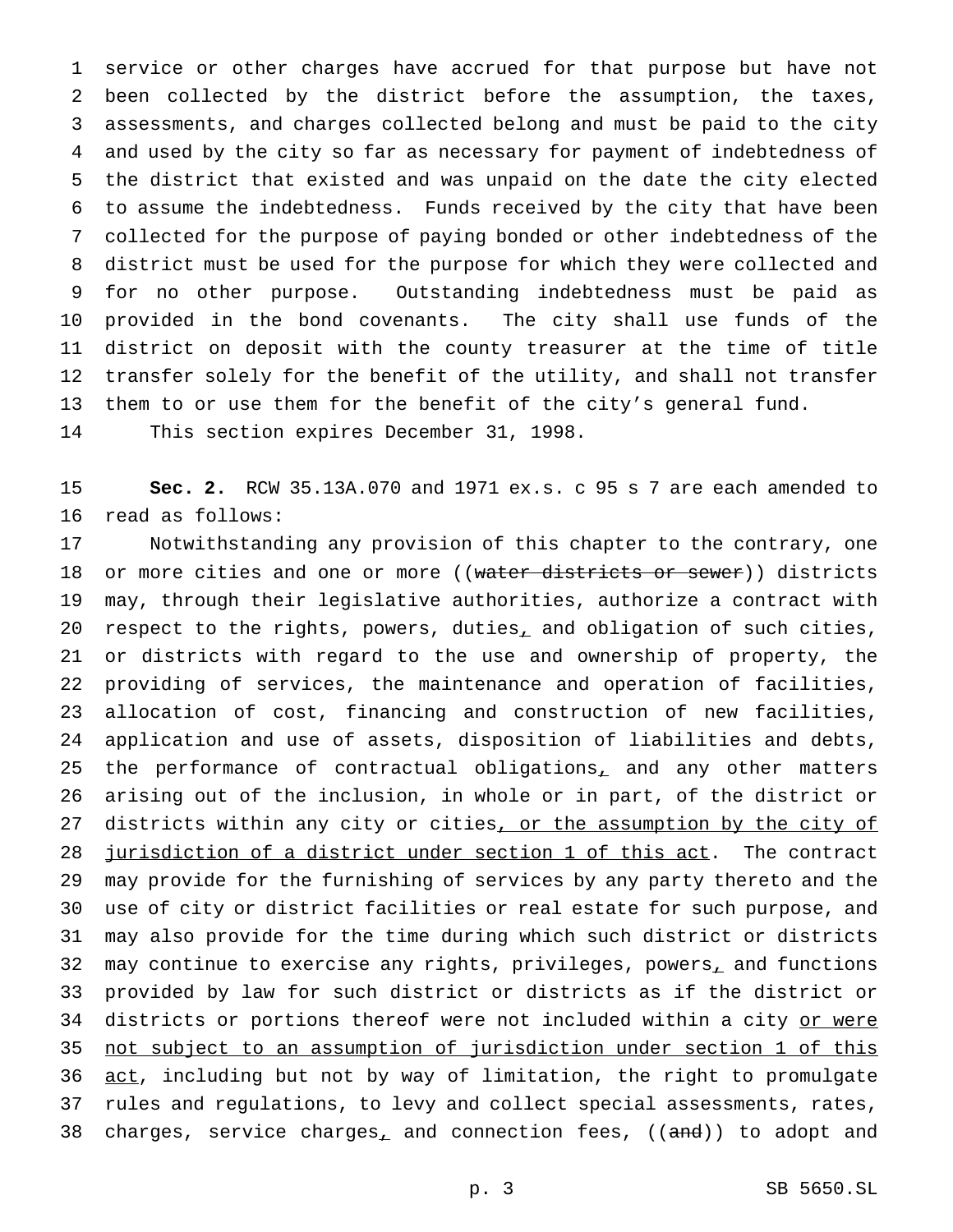carry out the provisions of a comprehensive plan, and amendments 2 thereto, for a system of improvements<sub> $L$ </sub> and to issue general obligation bonds or revenue bonds in the manner provided by law. The contract may provide for the transfer to a city of district facilities, property, 5 rights<sub>1</sub> and powers as provided in RCW 35.13A.030 (( $\text{and}$ ))<sub>1</sub> 35.13A.050, 6 and section 1 of this act, whether or not sixty percent or any of the area or assessed valuation of real estate lying within the district or districts is included within such city. The contract may provide that any party thereto may authorize, issue, and sell revenue bonds to provide funds for new water or sewer improvements or to refund any 11 water revenue, sewer revenue, or combined water and sewer revenue bonds outstanding of any city, or district which is a party to such contract if such refunding is deemed necessary, providing such refunding will not increase interest costs. The contract may provide that any party thereto may authorize and issue, in the manner provided by law, general 16 obligation or revenue bonds of like amounts, terms, conditions, and covenants as the outstanding bonds of any other party to the contract, and such new bonds may be substituted or exchanged for such outstanding 19 bonds((: PROVIDED, That)). However, no such exchange or substitution shall be effected in such a manner as to impair the obligation or security of any such outstanding bonds.

 **Sec. 3.** RCW 35.13A.080 and 1971 ex.s. c 95 s 8 are each amended to read as follows:

 In any of the cases provided for in RCW 35.13A.020, 35.13A.030, 25 ((and)) 35.13A.050, and section 1 of this act, and notwithstanding any other method of dissolution provided by law, dissolution proceedings may be initiated by either the city or the district, or both, when the legislative body of the city and the governing body of the district agree to, and petition for, dissolution of the district.

 The petition for dissolution shall be signed by the chief administrative officer of the city and the district, upon authorization of the legislative body of the city and the governing body of the district, respectively and such petition shall be presented to the superior court of the county in which the city is situated.

 If the petition is thus authorized by both the city and district, 36 and title to the property, facilities, and equipment of the district has passed to the city pursuant to action taken under this chapter, all indebtedness and local improvement district or utility local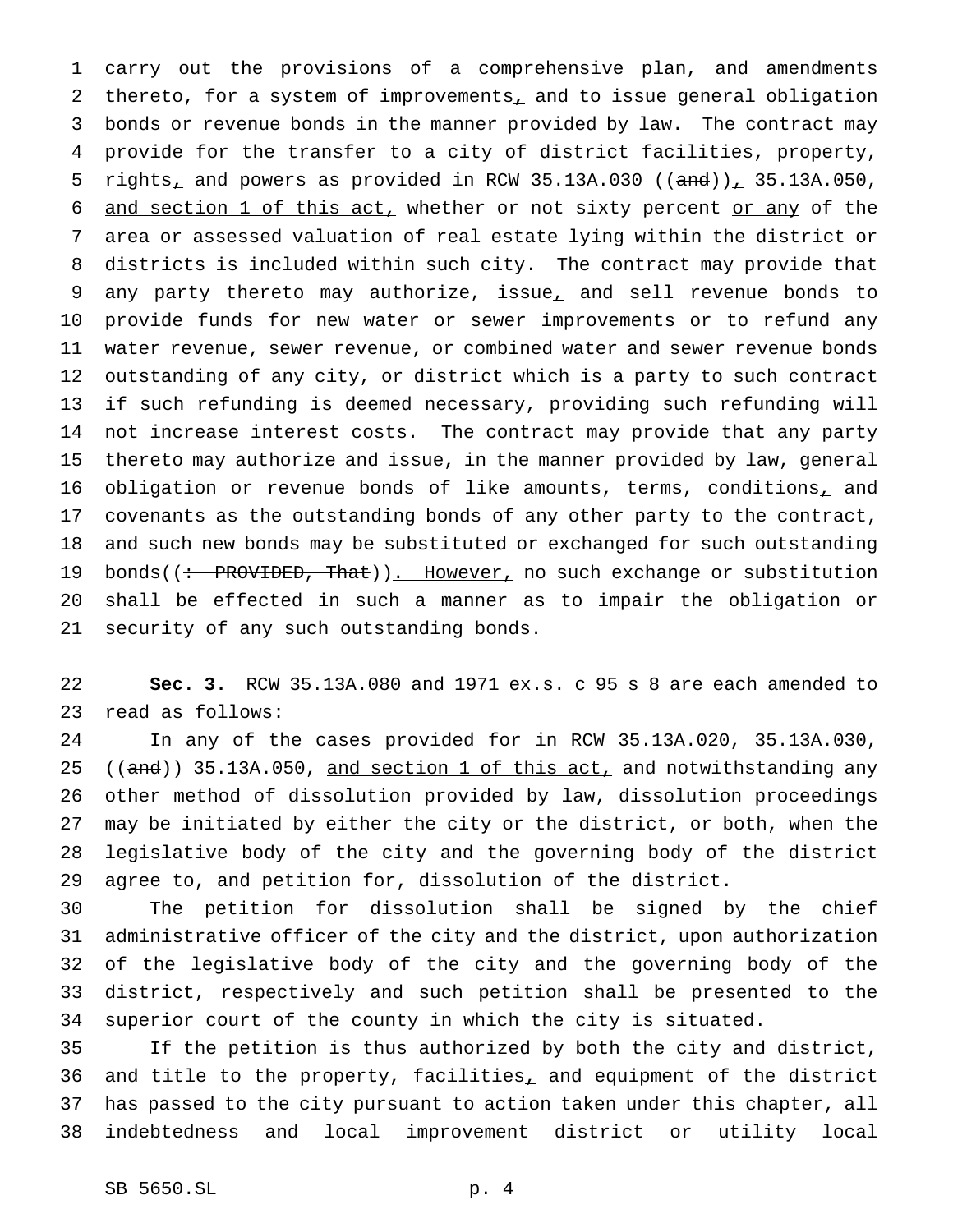improvement district assessments of the district have been discharged or assumed by and transferred to the city, and the petition contains a statement of the distribution of assets and liabilities mutually agreed upon by the city and the district and a copy of the agreement between such city and the district is attached thereto, a hearing shall not be required and the court shall, if the interests of all interested parties have been protected, enter an order dissolving the district.

8 In any of the cases provided for in RCW 35.13A.020  $((and))_{\perp}$ 9 35.13A.030, and section 1 of this act, if the petition for an order of dissolution is signed on behalf of the city alone or the district alone, or there is no mutual agreement on the distribution of assets and liabilities, the superior court shall enter an order fixing a hearing date not less than sixty days from the day the petition is filed, and the clerk of the court of the county shall give notice of such hearing by publication in a newspaper of general circulation in the district once a week for three successive weeks and by posting in three public places in the district at least twenty-one days before the hearing. The notice shall set forth the filing of the petition, its purposes, and the date and place of hearing thereon.

 After the hearing the court shall enter its order with respect to the dissolution of the district. If the court finds that such district should be dissolved and the functions performed by the city, the court shall provide for the transfer of assets and liabilities to the city. The court may provide for the dissolution of the district upon such conditions as the court may deem appropriate. A certified copy of the court order dissolving the district shall be filed with the county auditor. If the court does not dissolve the district, it shall state the reasons for declining to do so.

 NEW SECTION. **Sec. 4.** A new section is added to chapter 35.51 RCW to read as follows:

 Assessments for local improvements in a local improvement district created by a municipality may be pledged and applied when collected to the payment of its obligations under a loan agreement entered into under chapter 39.69 RCW to pay costs of improvements in such a local improvement district.

 NEW SECTION. **Sec. 5.** A new section is added to chapter 35.51 RCW to read as follows: